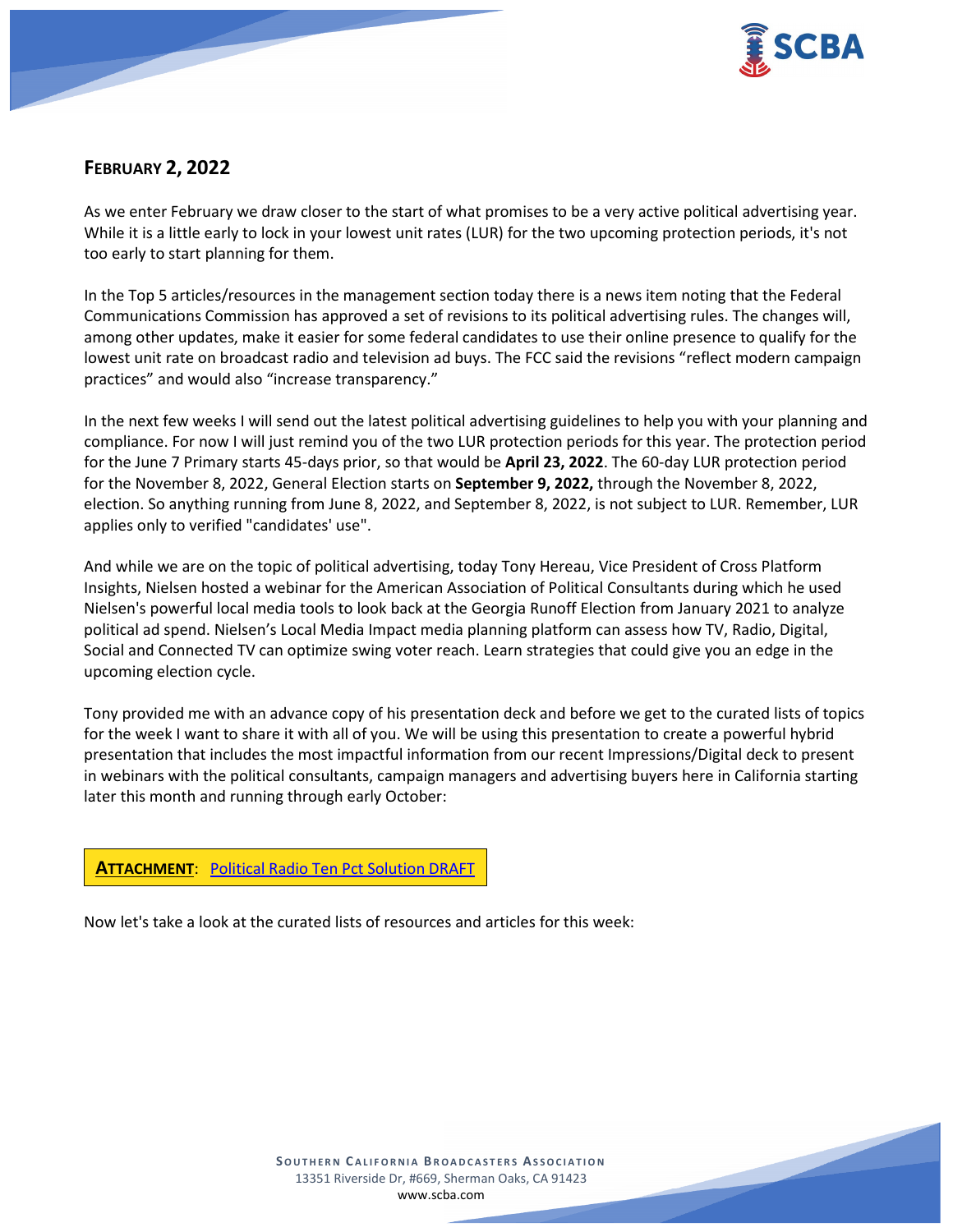

**The only thing worse than training your employees and having them leave is not training them and having them stay.**

— Henry Ford, Founder, Ford Motor Company

### **RESOURCES AND ARTICLES OF INTEREST TO SALES AND ADVERTISERS**

### *Top Five Selected Articles/Resources*

#### **The Importance of Selling Without Your Ego**

The Center For Sales Strategy (Amanda Meade) January 31, 2022 [https://blog.thecenterforsalesstrategy.com/the-importance-of-selling-without-your](https://blog.thecenterforsalesstrategy.com/the-importance-of-selling-without-your-ego?utm_campaign=subscriber&utm_medium=email&_hsmi=202437133&_hsenc=p2ANqtz--K3OdDwNLY5jk_0Z-8qLH3Dyf1o9kuARZNriwTTLREADswW-qbljUzpF4omqwTqo3uj3l3oIlBSRRb3ERL426mX0KfMg&utm_content=202437133&utm_source=hs_email)[ego?utm\\_campaign=subscriber&utm\\_medium=email&\\_hsmi=202437133&\\_hsenc=p2ANqtz--](https://blog.thecenterforsalesstrategy.com/the-importance-of-selling-without-your-ego?utm_campaign=subscriber&utm_medium=email&_hsmi=202437133&_hsenc=p2ANqtz--K3OdDwNLY5jk_0Z-8qLH3Dyf1o9kuARZNriwTTLREADswW-qbljUzpF4omqwTqo3uj3l3oIlBSRRb3ERL426mX0KfMg&utm_content=202437133&utm_source=hs_email) [K3OdDwNLY5jk\\_0Z-8qLH3Dyf1o9kuARZNriwTTLREADswW](https://blog.thecenterforsalesstrategy.com/the-importance-of-selling-without-your-ego?utm_campaign=subscriber&utm_medium=email&_hsmi=202437133&_hsenc=p2ANqtz--K3OdDwNLY5jk_0Z-8qLH3Dyf1o9kuARZNriwTTLREADswW-qbljUzpF4omqwTqo3uj3l3oIlBSRRb3ERL426mX0KfMg&utm_content=202437133&utm_source=hs_email)[qbljUzpF4omqwTqo3uj3l3oIlBSRRb3ERL426mX0KfMg&utm\\_content=202437133&utm\\_source=hs\\_email](https://blog.thecenterforsalesstrategy.com/the-importance-of-selling-without-your-ego?utm_campaign=subscriber&utm_medium=email&_hsmi=202437133&_hsenc=p2ANqtz--K3OdDwNLY5jk_0Z-8qLH3Dyf1o9kuARZNriwTTLREADswW-qbljUzpF4omqwTqo3uj3l3oIlBSRRb3ERL426mX0KfMg&utm_content=202437133&utm_source=hs_email)

#### **The Clock is Ticking Towards the Super Bowl: 2022 Update on Super Bowl Advertising and Promotions** Broadcast Law Blog (Mitchell Stabbe) January 27, 2022

[https://www.broadcastlawblog.com/2022/01/articles/the-clock-is-ticking-towards-the-super-bowl-2022](https://www.broadcastlawblog.com/2022/01/articles/the-clock-is-ticking-towards-the-super-bowl-2022-update-on-super-bowl-advertising-and-promotions/?utm_source=David+Oxenford%2C+Esq+-+Broadcast+Law+Blog&utm_campaign=e606d87471-RSS_EMAIL_CAMPAIGN&utm_medium=email&utm_term=0_550fd6c4c6-e606d87471-70422897) [update-on-super-bowl-advertising-and-promotions/?utm\\_source=David+Oxenford%2C+Esq+-](https://www.broadcastlawblog.com/2022/01/articles/the-clock-is-ticking-towards-the-super-bowl-2022-update-on-super-bowl-advertising-and-promotions/?utm_source=David+Oxenford%2C+Esq+-+Broadcast+Law+Blog&utm_campaign=e606d87471-RSS_EMAIL_CAMPAIGN&utm_medium=email&utm_term=0_550fd6c4c6-e606d87471-70422897) [+Broadcast+Law+Blog&utm\\_campaign=e606d87471-](https://www.broadcastlawblog.com/2022/01/articles/the-clock-is-ticking-towards-the-super-bowl-2022-update-on-super-bowl-advertising-and-promotions/?utm_source=David+Oxenford%2C+Esq+-+Broadcast+Law+Blog&utm_campaign=e606d87471-RSS_EMAIL_CAMPAIGN&utm_medium=email&utm_term=0_550fd6c4c6-e606d87471-70422897) [RSS\\_EMAIL\\_CAMPAIGN&utm\\_medium=email&utm\\_term=0\\_550fd6c4c6-e606d87471-70422897](https://www.broadcastlawblog.com/2022/01/articles/the-clock-is-ticking-towards-the-super-bowl-2022-update-on-super-bowl-advertising-and-promotions/?utm_source=David+Oxenford%2C+Esq+-+Broadcast+Law+Blog&utm_campaign=e606d87471-RSS_EMAIL_CAMPAIGN&utm_medium=email&utm_term=0_550fd6c4c6-e606d87471-70422897)

#### **Radio Is Advertisers' Clear Voice to Reach African American Tech and Auto Buyers.**

Inside Radio (The Media Audit) January 28, 2022 [http://www.insideradio.com/free/radio-is-advertisers-clear-voice-to-reach-african-american-tech-and-auto](http://www.insideradio.com/free/radio-is-advertisers-clear-voice-to-reach-african-american-tech-and-auto-buyers/article_7ade6dcc-800d-11ec-a51b-1b2b7ca7c2a6.html)[buyers/article\\_7ade6dcc-800d-11ec-a51b-1b2b7ca7c2a6.html](http://www.insideradio.com/free/radio-is-advertisers-clear-voice-to-reach-african-american-tech-and-auto-buyers/article_7ade6dcc-800d-11ec-a51b-1b2b7ca7c2a6.html)

#### **FTC: Social Media Scams Tripled In 2021**

MediaPost January 28, 2022 [https://www.mediapost.com/publications/article/370722/ftc-social-media-scams-tripled-in-](https://www.mediapost.com/publications/article/370722/ftc-social-media-scams-tripled-in-2021.html?utm_source=newsletter&utm_medium=email&utm_content=readmore&utm_campaign=125119&hashid=XOWE7PwdT4-lekA7MLbhQg)[2021.html?utm\\_source=newsletter&utm\\_medium=email&utm\\_content=readmore&utm\\_campaign=125119&h](https://www.mediapost.com/publications/article/370722/ftc-social-media-scams-tripled-in-2021.html?utm_source=newsletter&utm_medium=email&utm_content=readmore&utm_campaign=125119&hashid=XOWE7PwdT4-lekA7MLbhQg) [ashid=XOWE7PwdT4-lekA7MLbhQg](https://www.mediapost.com/publications/article/370722/ftc-social-media-scams-tripled-in-2021.html?utm_source=newsletter&utm_medium=email&utm_content=readmore&utm_campaign=125119&hashid=XOWE7PwdT4-lekA7MLbhQg)

#### **Out-Of-Home's Share Of Radio Listening Up To 73%, Nearing 80% In Midday And PM Drive.** Inside Radio (Katz/Nielsen RADAR) February 2, 2022

[http://www.insideradio.com/free/out-of-homes-share-of-radio-listening-up-to-73-nearing-80-in-midday](http://www.insideradio.com/free/out-of-homes-share-of-radio-listening-up-to-73-nearing-80-in-midday-and/article_42251e28-83fe-11ec-95c5-4f7d3a326929.html)[and/article\\_42251e28-83fe-11ec-95c5-4f7d3a326929.html](http://www.insideradio.com/free/out-of-homes-share-of-radio-listening-up-to-73-nearing-80-in-midday-and/article_42251e28-83fe-11ec-95c5-4f7d3a326929.html)

## *Curated Articles/Resources for Reference, Background and Tracking*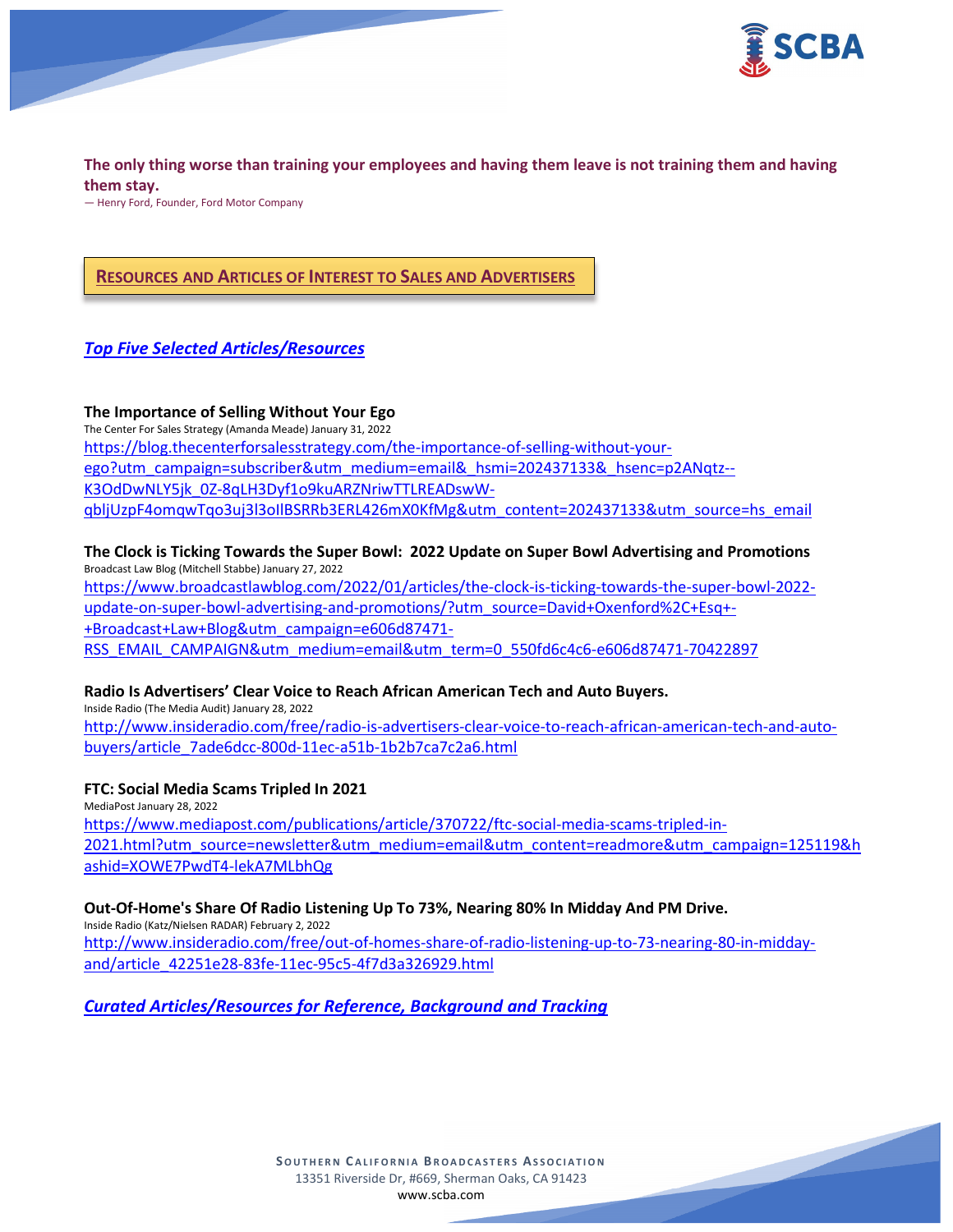

#### **Survey: Two-Thirds Don't Actively Watch TV Ads.**

Inside Radio (sharethrough) February 2, 2022 [http://www.insideradio.com/free/survey-two-thirds-dont-actively-watch-tv-ads/article\\_0bac8228-83fe-11ec-](http://www.insideradio.com/free/survey-two-thirds-dont-actively-watch-tv-ads/article_0bac8228-83fe-11ec-9cfe-e739081d5a61.html)[9cfe-e739081d5a61.html](http://www.insideradio.com/free/survey-two-thirds-dont-actively-watch-tv-ads/article_0bac8228-83fe-11ec-9cfe-e739081d5a61.html)

#### **7 Personality Traits of Salespeople That Count in Conversions**

The Center For Sales Strategy (Amanda Meade) February 1, 2022

[https://blog.thecenterforsalesstrategy.com/7-personality-traits-of-salespeople-that-count-in](https://blog.thecenterforsalesstrategy.com/7-personality-traits-of-salespeople-that-count-in-conversions?utm_campaign=subscriber&utm_medium=email&_hsmi=202576152&_hsenc=p2ANqtz-8JFDVcssfmcZUMrOpcRg1ax4dOXduBS0cSwU_xHVxePw4k0fSHeYcCgnNDbaNiRF5PqENldkA7EezOASUY5zu1A368zQ&utm_content=202576152&utm_source=hs_email)[conversions?utm\\_campaign=subscriber&utm\\_medium=email&\\_hsmi=202576152&\\_hsenc=p2ANqtz-](https://blog.thecenterforsalesstrategy.com/7-personality-traits-of-salespeople-that-count-in-conversions?utm_campaign=subscriber&utm_medium=email&_hsmi=202576152&_hsenc=p2ANqtz-8JFDVcssfmcZUMrOpcRg1ax4dOXduBS0cSwU_xHVxePw4k0fSHeYcCgnNDbaNiRF5PqENldkA7EezOASUY5zu1A368zQ&utm_content=202576152&utm_source=hs_email)[8JFDVcssfmcZUMrOpcRg1ax4dOXduBS0cSwU\\_xHVxePw4k0fSHeYcCgnNDbaNiRF5PqENldkA7EezOASUY5zu1A36](https://blog.thecenterforsalesstrategy.com/7-personality-traits-of-salespeople-that-count-in-conversions?utm_campaign=subscriber&utm_medium=email&_hsmi=202576152&_hsenc=p2ANqtz-8JFDVcssfmcZUMrOpcRg1ax4dOXduBS0cSwU_xHVxePw4k0fSHeYcCgnNDbaNiRF5PqENldkA7EezOASUY5zu1A368zQ&utm_content=202576152&utm_source=hs_email) [8zQ&utm\\_content=202576152&utm\\_source=hs\\_email](https://blog.thecenterforsalesstrategy.com/7-personality-traits-of-salespeople-that-count-in-conversions?utm_campaign=subscriber&utm_medium=email&_hsmi=202576152&_hsenc=p2ANqtz-8JFDVcssfmcZUMrOpcRg1ax4dOXduBS0cSwU_xHVxePw4k0fSHeYcCgnNDbaNiRF5PqENldkA7EezOASUY5zu1A368zQ&utm_content=202576152&utm_source=hs_email)

### **Valentine's Day spending to be second highest on record**

Chain Store Age January 31, 2022 [https://chainstoreage.com/valentines-day-spending-be-second-highest](https://chainstoreage.com/valentines-day-spending-be-second-highest-record?oly_enc_id=8319H4585489H7M&utm_source=omeda&utm_medium=email&utm_campaign=NL_CSA+Day+Breaker&utm_keyword=)[record?oly\\_enc\\_id=8319H4585489H7M&utm\\_source=omeda&utm\\_medium=email&utm\\_campaign=NL\\_CSA+D](https://chainstoreage.com/valentines-day-spending-be-second-highest-record?oly_enc_id=8319H4585489H7M&utm_source=omeda&utm_medium=email&utm_campaign=NL_CSA+Day+Breaker&utm_keyword=) [ay+Breaker&utm\\_keyword=](https://chainstoreage.com/valentines-day-spending-be-second-highest-record?oly_enc_id=8319H4585489H7M&utm_source=omeda&utm_medium=email&utm_campaign=NL_CSA+Day+Breaker&utm_keyword=)

## **Indeed, There Is Scant Advertiser Use of Spot Radio**

Radio + Television Business Report January 31, 2022 <https://www.rbr.com/indeed-there-is-scant-use-of-spot-radio/>

### **World Radio Day Focuses on Trust for 2022**

#### **On Feb. 13, stations worldwide will mark the equalizing nature, trustworthiness of radio** RadioWorld January 28, 2022

[https://www.radioworld.com/news-and-business/headlines/world-radio-day-focuses-on-trust-for-](https://www.radioworld.com/news-and-business/headlines/world-radio-day-focuses-on-trust-for-2022?utm_source=SmartBrief&utm_medium=email&utm_campaign=0028F35E-226C-4B60-AC88-AB2831C8A639&utm_content=2214AF53-4801-46D8-807E-6B0AE5198C96&utm_term=56635b9b-0180-46fb-92ea-d1c65bc244bb)[2022?utm\\_source=SmartBrief&utm\\_medium=email&utm\\_campaign=0028F35E-226C-4B60-AC88-](https://www.radioworld.com/news-and-business/headlines/world-radio-day-focuses-on-trust-for-2022?utm_source=SmartBrief&utm_medium=email&utm_campaign=0028F35E-226C-4B60-AC88-AB2831C8A639&utm_content=2214AF53-4801-46D8-807E-6B0AE5198C96&utm_term=56635b9b-0180-46fb-92ea-d1c65bc244bb) [AB2831C8A639&utm\\_content=2214AF53-4801-46D8-807E-6B0AE5198C96&utm\\_term=56635b9b-0180-46fb-](https://www.radioworld.com/news-and-business/headlines/world-radio-day-focuses-on-trust-for-2022?utm_source=SmartBrief&utm_medium=email&utm_campaign=0028F35E-226C-4B60-AC88-AB2831C8A639&utm_content=2214AF53-4801-46D8-807E-6B0AE5198C96&utm_term=56635b9b-0180-46fb-92ea-d1c65bc244bb)[92ea-d1c65bc244bb](https://www.radioworld.com/news-and-business/headlines/world-radio-day-focuses-on-trust-for-2022?utm_source=SmartBrief&utm_medium=email&utm_campaign=0028F35E-226C-4B60-AC88-AB2831C8A639&utm_content=2214AF53-4801-46D8-807E-6B0AE5198C96&utm_term=56635b9b-0180-46fb-92ea-d1c65bc244bb)

#### **Consumer sentiment plunges on Omicron, inflation**

Chain Store Age January 28, 2022 [https://chainstoreage.com/consumer-sentiment-plunges-omicron](https://chainstoreage.com/consumer-sentiment-plunges-omicron-inflation?oly_enc_id=8319H4585489H7M&utm_source=omeda&utm_medium=email&utm_campaign=NL_CSA+Day+Breaker&utm_keyword=)[inflation?oly\\_enc\\_id=8319H4585489H7M&utm\\_source=omeda&utm\\_medium=email&utm\\_campaign=NL\\_CSA+](https://chainstoreage.com/consumer-sentiment-plunges-omicron-inflation?oly_enc_id=8319H4585489H7M&utm_source=omeda&utm_medium=email&utm_campaign=NL_CSA+Day+Breaker&utm_keyword=) [Day+Breaker&utm\\_keyword=](https://chainstoreage.com/consumer-sentiment-plunges-omicron-inflation?oly_enc_id=8319H4585489H7M&utm_source=omeda&utm_medium=email&utm_campaign=NL_CSA+Day+Breaker&utm_keyword=)

#### **Sell Yourself…Not Just Your Station**

Radio Ink (Marc Greenspan) January 31, 2022 [https://radioink.com/2022/01/31/sell-yourself-not-just-your](https://radioink.com/2022/01/31/sell-yourself-not-just-your-station/?vgo_ee=g4MdIIvetgiR1mkR7kijJ4BI1h38V58Ke8bVrp%2FmcsM%3D)[station/?vgo\\_ee=g4MdIIvetgiR1mkR7kijJ4BI1h38V58Ke8bVrp%2FmcsM%3D](https://radioink.com/2022/01/31/sell-yourself-not-just-your-station/?vgo_ee=g4MdIIvetgiR1mkR7kijJ4BI1h38V58Ke8bVrp%2FmcsM%3D)

## **Discover the Fundamentals of Prospecting**

SalesFuel January 29, 2022 <https://salesfuel.com/discover-the-fundamentals-of-prospecting/>

## **Master These 4 Sales Skills for 2022 and Beyond**

SalesFuel January 29, 2022 <https://salesfuel.com/master-these-4-sales-skills-for-2022-and-beyond/>

> **SOUTHERN C ALIFORNIA B ROADCASTERS ASSOCIATION** 13351 Riverside Dr, #669, Sherman Oaks, CA 91423 [www.scba.com](http://www.scba.com/)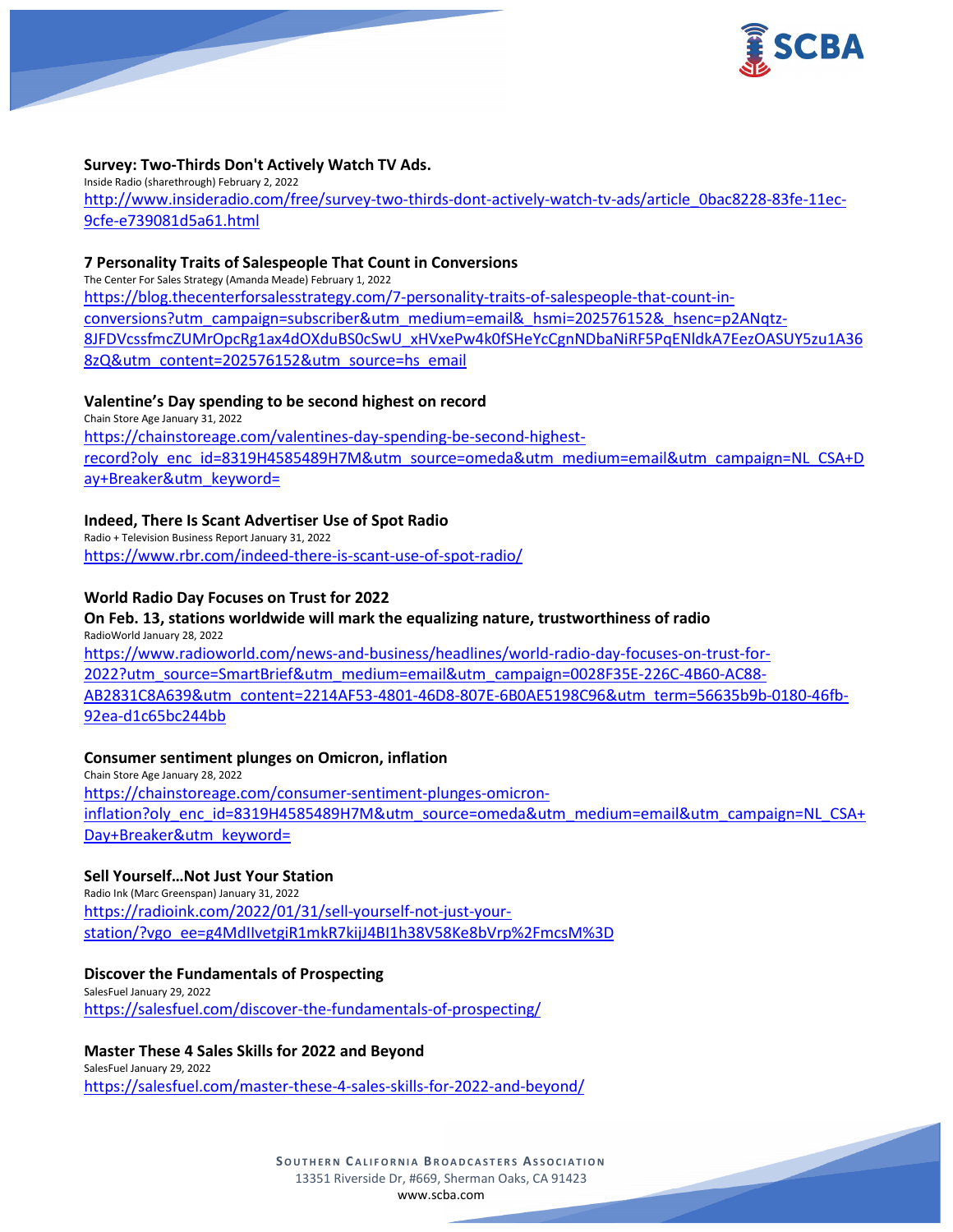

# **Signs It's Time Walk Away from A Deal**

SalesFuel January 29, 2022 <https://salesfuel.com/signs-its-time-walk-away-from-a-deal/>

**How Buyers Qualify Sellers: The Importance of Credibility in Sales — AA-ISP Virtual Keynote** SalesFuel January 29, 2022 (Note: This is a 30-minute video that requires free registration to view) <https://salesfuel.com/how-buyers-qualify-sellers-the-importance-of-credibility-in-sales-aa-isp-virtual-keynote/>

**How To Get The Most Out Of Your Digital Ads In 2022** Forbes January 28, 2022 [https://www.forbes.com/sites/jiawertz/2022/01/28/how-to-get-the-most-out-of-your-digital-ads-in-](https://www.forbes.com/sites/jiawertz/2022/01/28/how-to-get-the-most-out-of-your-digital-ads-in-2022/?sh=6caaf11f7a9b)[2022/?sh=6caaf11f7a9b](https://www.forbes.com/sites/jiawertz/2022/01/28/how-to-get-the-most-out-of-your-digital-ads-in-2022/?sh=6caaf11f7a9b)

**RESOURCES AND ARTICLES OF INTEREST TO MANAGERS FOR PLANNING AND FORECASTING**

## *Top Five Selected Articles/Resources*

#### **SiriusXM To Target Listeners**

Podcast Business Journal January 31, 2022 [https://podcastbusinessjournal.com/siriusxm-to-target](https://podcastbusinessjournal.com/siriusxm-to-target-listeners/?vgo_ee=g4MdIIvetgiR1mkR7kijJ4BI1h38V58Ke8bVrp%2FmcsM%3D)[listeners/?vgo\\_ee=g4MdIIvetgiR1mkR7kijJ4BI1h38V58Ke8bVrp%2FmcsM%3D](https://podcastbusinessjournal.com/siriusxm-to-target-listeners/?vgo_ee=g4MdIIvetgiR1mkR7kijJ4BI1h38V58Ke8bVrp%2FmcsM%3D)

## **Dentsu Forecasts 'Strong Recovery' For Radio In Next 3 Years.**

Inside Radio January 27, 2022 [http://www.insideradio.com/free/dentsu-forecasts-strong-recovery-for-radio-in-next-3-years/article\\_06ea90fe-](http://www.insideradio.com/free/dentsu-forecasts-strong-recovery-for-radio-in-next-3-years/article_06ea90fe-7f44-11ec-b3dd-131f4c1aeb27.html)[7f44-11ec-b3dd-131f4c1aeb27.html](http://www.insideradio.com/free/dentsu-forecasts-strong-recovery-for-radio-in-next-3-years/article_06ea90fe-7f44-11ec-b3dd-131f4c1aeb27.html)

#### **Winning Local Media Series Kickoff Webinar**

BIA Advisory Services/SalesFuel January 25, 2022

Webinar Slide Deck:

**ATTACHMENT**: [BIA-Salesfuel-Webinar-25-Jan-2022-Series-Kickoff](https://scba.com/wp-content/uploads/2022/02/BIA-Salesfuel-Webinar-25-Jan-2022-Series-Kickoff.pdf)

Video Playback:

<https://www.youtube.com/watch?v=fw9wD8cTvsQ>

**Here's How Local Ad Spending Will Play Out In 5 Key Categories This Year.** Inside Radio (BIA/SalesFuel) January 28, 2022 [http://www.insideradio.com/free/here-s-how-local-ad-spending-will-play-out-in-5-key-categories-this](http://www.insideradio.com/free/here-s-how-local-ad-spending-will-play-out-in-5-key-categories-this-year/article_b3bd95f4-800e-11ec-b5c1-b3427898f058.html)[year/article\\_b3bd95f4-800e-11ec-b5c1-b3427898f058.html](http://www.insideradio.com/free/here-s-how-local-ad-spending-will-play-out-in-5-key-categories-this-year/article_b3bd95f4-800e-11ec-b5c1-b3427898f058.html)

> **SOUTHERN C ALIFORNIA B ROADCASTERS ASSOCIATION** 13351 Riverside Dr, #669, Sherman Oaks, CA 91423 [www.scba.com](http://www.scba.com/)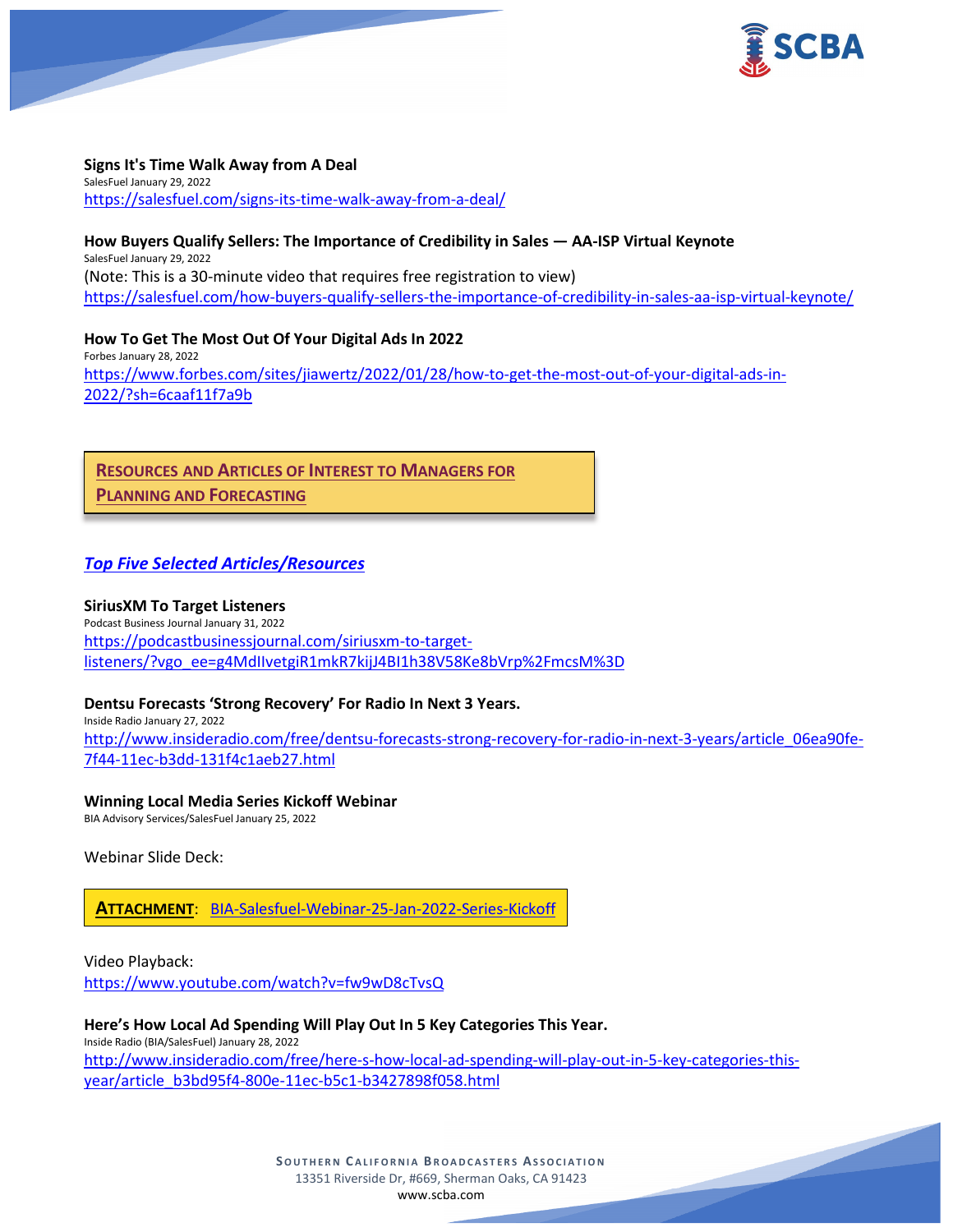

#### **Twitter Posts Will Now Help Stations Decide Which Candidates Get Campaign Ad Benefits.** Inside Radio (FCC) January 27, 2022 [http://www.insideradio.com/free/twitter-posts-will-now-help-stations-decide-which-candidates-get-campaign](http://www.insideradio.com/free/twitter-posts-will-now-help-stations-decide-which-candidates-get-campaign-ad-benefits/article_c7400d6c-7f43-11ec-a222-e386077aa345.html)[ad-benefits/article\\_c7400d6c-7f43-11ec-a222-e386077aa345.html](http://www.insideradio.com/free/twitter-posts-will-now-help-stations-decide-which-candidates-get-campaign-ad-benefits/article_c7400d6c-7f43-11ec-a222-e386077aa345.html)

# *Curated Articles/Resources for Reference, Background and Tracking*

#### **A Big Day for Radio on The Hill** Radio Ink February 2, 2022 <https://radioink.com/2022/02/02/a-big-day-for-radio-on-the-hill/>

## **'Confusion, Skepticism And Indifference' Seen In Consumers' Understanding Of The Metaverse.**

Inside Radio (Ipsos) February 2, 2022 [http://www.insideradio.com/free/confusion-skepticism-and-indifference-seen-in-consumers-understanding-of](http://www.insideradio.com/free/confusion-skepticism-and-indifference-seen-in-consumers-understanding-of-the-metaverse/article_d1c2cffe-83fd-11ec-b6ba-c7dc666a1cdf.html)[the-metaverse/article\\_d1c2cffe-83fd-11ec-b6ba-c7dc666a1cdf.html](http://www.insideradio.com/free/confusion-skepticism-and-indifference-seen-in-consumers-understanding-of-the-metaverse/article_d1c2cffe-83fd-11ec-b6ba-c7dc666a1cdf.html)

### **Podcast Ad Rates Jumped 6% In January Despite Typical Post-Holiday Marketing Slowdown.**

Inside Radio (AdvertiseCast) February 2, 2022 [http://www.insideradio.com/podcastnewsdaily/podcast-ad-rates-jumped-6-in-january-despite-typical-post](http://www.insideradio.com/podcastnewsdaily/podcast-ad-rates-jumped-6-in-january-despite-typical-post-holiday-marketing-slowdown/article_262e22d6-844f-11ec-b8c4-57b869e2f6a2.html)[holiday-marketing-slowdown/article\\_262e22d6-844f-11ec-b8c4-57b869e2f6a2.html](http://www.insideradio.com/podcastnewsdaily/podcast-ad-rates-jumped-6-in-january-despite-typical-post-holiday-marketing-slowdown/article_262e22d6-844f-11ec-b8c4-57b869e2f6a2.html)

**Where Sales Activation Meets Branding: Wordsworth+Booth Takes New Fusion Approach.** Inside Radio February 1, 2022 [http://www.insideradio.com/free/where-sales-activation-meets-branding-wordsworth-booth-takes-new-fusion](http://www.insideradio.com/free/where-sales-activation-meets-branding-wordsworth-booth-takes-new-fusion-approach/article_abc803a0-8330-11ec-96aa-9bf5940b5ec7.html)[approach/article\\_abc803a0-8330-11ec-96aa-9bf5940b5ec7.html](http://www.insideradio.com/free/where-sales-activation-meets-branding-wordsworth-booth-takes-new-fusion-approach/article_abc803a0-8330-11ec-96aa-9bf5940b5ec7.html)

#### **Podcast Ad Performance Improved In Fourth Quarter, Says Latest Podsights Analysis.**

inside Radio February 1, 2022 [http://www.insideradio.com/podcastnewsdaily/podcast-ad-performance-improved-in-fourth-quarter-says](http://www.insideradio.com/podcastnewsdaily/podcast-ad-performance-improved-in-fourth-quarter-says-latest-podsights-analysis/article_bec26c56-838b-11ec-8a5b-73aa2f85a6b4.html)[latest-podsights-analysis/article\\_bec26c56-838b-11ec-8a5b-73aa2f85a6b4.html](http://www.insideradio.com/podcastnewsdaily/podcast-ad-performance-improved-in-fourth-quarter-says-latest-podsights-analysis/article_bec26c56-838b-11ec-8a5b-73aa2f85a6b4.html)

#### **No Word On The GMR Deal**

Radio Ink February 1, 2022 <https://radioink.com/2022/02/01/today-is-your-deadline-day/>

#### **Wake Up, Nielsen. TV Is Moving On With Or Without You**

TVNewsCheck January 31, 2022 <https://tvnewscheck.com/business/article/wake-up-nielsen-tv-is-moving-on-with-or-without-you/>

## **Holly Saurer Named Chief Of FCC Media Bureau; Loyann Egal Takes Over Enforcement Bureau.**

Inside Radio January 31, 2022 [http://www.insideradio.com/free/holly-saurer-named-chief-of-fcc-media-bureau-loyann-egal-takes-over](http://www.insideradio.com/free/holly-saurer-named-chief-of-fcc-media-bureau-loyann-egal-takes-over-enforcement-bureau/article_ed88165e-82c2-11ec-af17-fbe9b13a3fc5.html)[enforcement-bureau/article\\_ed88165e-82c2-11ec-af17-fbe9b13a3fc5.html](http://www.insideradio.com/free/holly-saurer-named-chief-of-fcc-media-bureau-loyann-egal-takes-over-enforcement-bureau/article_ed88165e-82c2-11ec-af17-fbe9b13a3fc5.html)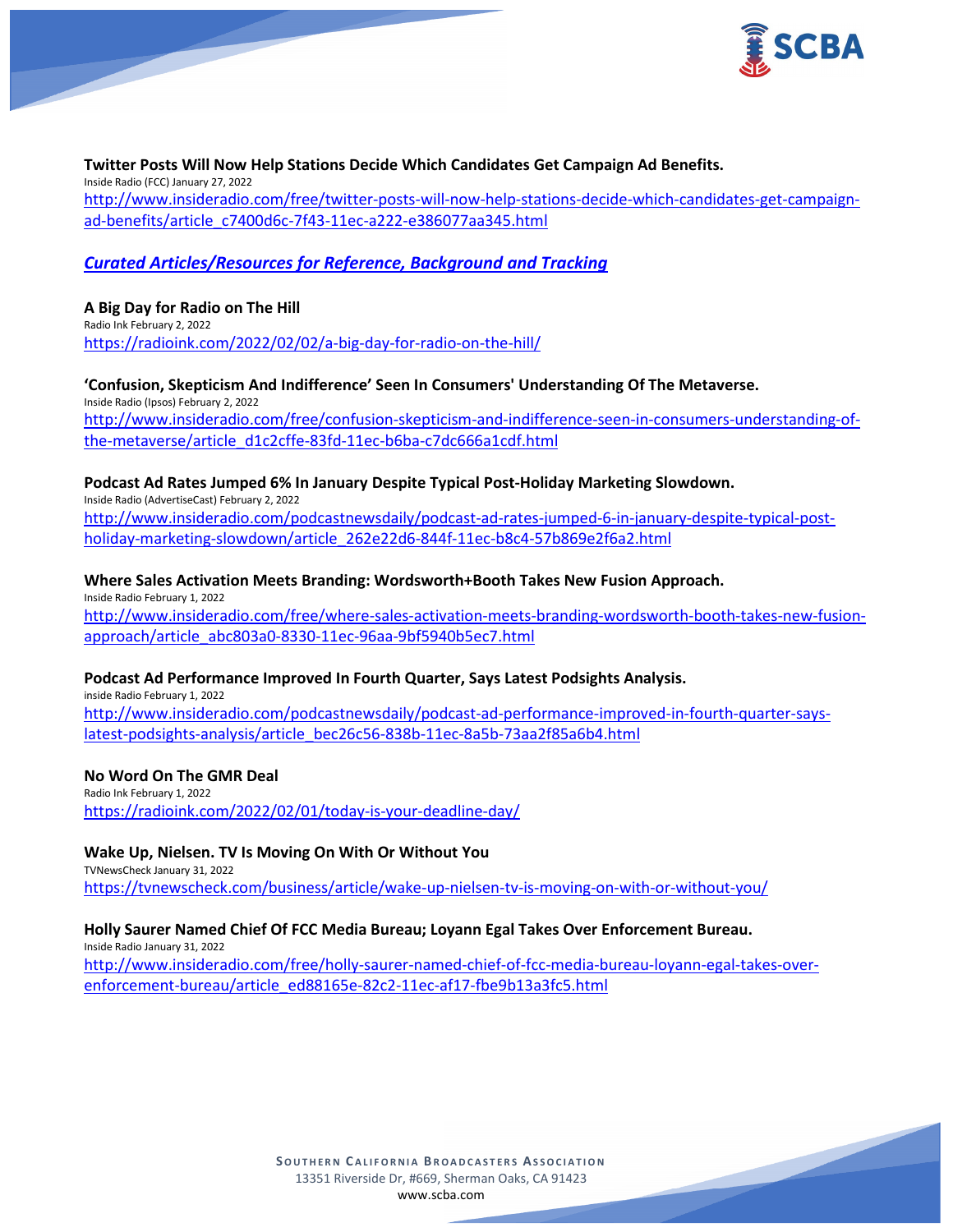

## **Nielsen Says It May Fall Short Of Sample Target Projections Due To Supply Chain Issues In Obtaining Portable People Meters**

All Access January 28, 2022 [https://www.allaccess.com/net-news/archive/story/215078/nielsen-says-it-may-fall-short-of-sample-target](https://www.allaccess.com/net-news/archive/story/215078/nielsen-says-it-may-fall-short-of-sample-target-pr?ref=mail_net_news)[pr?ref=mail\\_net\\_news](https://www.allaccess.com/net-news/archive/story/215078/nielsen-says-it-may-fall-short-of-sample-target-pr?ref=mail_net_news)

### **Nielsen's Audience Undercount Cost TV Networks \$350 Million, Trade Group Says.**

Inside Radio January 27, 2022

[http://www.insideradio.com/free/nielsen-s-audience-undercount-cost-tv-networks-350-million-trade-group](http://www.insideradio.com/free/nielsen-s-audience-undercount-cost-tv-networks-350-million-trade-group-says/article_53e19f4a-7fbe-11ec-9bb6-73cca34d27e0.html)[says/article\\_53e19f4a-7fbe-11ec-9bb6-73cca34d27e0.html](http://www.insideradio.com/free/nielsen-s-audience-undercount-cost-tv-networks-350-million-trade-group-says/article_53e19f4a-7fbe-11ec-9bb6-73cca34d27e0.html)

## **Advertisers to FTC: Banning Targeted Ads Threatens Trillions in GDP**

Broadcasting + Cable January 27, 2022 <https://www.nexttv.com/news/advertisers-to-ftc-banning-targeted-ads-threatens-trillions-in-gdp>

## **"In-Car User Experience" Is Focus of NABA, WorldDAB**

**New UX guidelines are created with the North American radio market in mind** RadioWorld January 28, 2022 [https://www.radioworld.com/news-and-business/headlines/in-car-user-experience-is-focus-of-naba](https://www.radioworld.com/news-and-business/headlines/in-car-user-experience-is-focus-of-naba-worlddab?utm_source=SmartBrief&utm_medium=email&utm_campaign=45863C53-9E40-4489-97A3-CC1A29EF491D&utm_content=D77D4F71-DEBC-40B1-8F6E-F112DF40345C&utm_term=56635b9b-0180-46fb-92ea-d1c65bc244bb)[worlddab?utm\\_source=SmartBrief&utm\\_medium=email&utm\\_campaign=45863C53-9E40-4489-97A3-](https://www.radioworld.com/news-and-business/headlines/in-car-user-experience-is-focus-of-naba-worlddab?utm_source=SmartBrief&utm_medium=email&utm_campaign=45863C53-9E40-4489-97A3-CC1A29EF491D&utm_content=D77D4F71-DEBC-40B1-8F6E-F112DF40345C&utm_term=56635b9b-0180-46fb-92ea-d1c65bc244bb) [CC1A29EF491D&utm\\_content=D77D4F71-DEBC-40B1-8F6E-F112DF40345C&utm\\_term=56635b9b-0180-46fb-](https://www.radioworld.com/news-and-business/headlines/in-car-user-experience-is-focus-of-naba-worlddab?utm_source=SmartBrief&utm_medium=email&utm_campaign=45863C53-9E40-4489-97A3-CC1A29EF491D&utm_content=D77D4F71-DEBC-40B1-8F6E-F112DF40345C&utm_term=56635b9b-0180-46fb-92ea-d1c65bc244bb)[92ea-d1c65bc244bb](https://www.radioworld.com/news-and-business/headlines/in-car-user-experience-is-focus-of-naba-worlddab?utm_source=SmartBrief&utm_medium=email&utm_campaign=45863C53-9E40-4489-97A3-CC1A29EF491D&utm_content=D77D4F71-DEBC-40B1-8F6E-F112DF40345C&utm_term=56635b9b-0180-46fb-92ea-d1c65bc244bb)

#### **U.S. Podcast Ad Spend Spiked 21%, To \$590M, In 2021** MediaPost January 28, 2022

<https://www.mediapost.com/publications/article/370701/us-podcast-ad-spend-spiked-21-to-590m-in-202.html>

## **Developing New Local Radio Sellers**

Radio Ink (Loyd Ford) January 31, 2022 [https://radioink.com/2022/01/31/developing-new-local-radio](https://radioink.com/2022/01/31/developing-new-local-radio-sellers/?vgo_ee=g4MdIIvetgiR1mkR7kijJ4BI1h38V58Ke8bVrp%2FmcsM%3D)[sellers/?vgo\\_ee=g4MdIIvetgiR1mkR7kijJ4BI1h38V58Ke8bVrp%2FmcsM%3D](https://radioink.com/2022/01/31/developing-new-local-radio-sellers/?vgo_ee=g4MdIIvetgiR1mkR7kijJ4BI1h38V58Ke8bVrp%2FmcsM%3D)

## **Don't Leave Any Demo Behind In Alt Measurement Movement**

MediaPost January 27, 2022 [https://www.mediapost.com/publications/article/370671/dont-leave-any-demo-behind-in-alt-measurement](https://www.mediapost.com/publications/article/370671/dont-leave-any-demo-behind-in-alt-measurement-mov.html?utm_source=newsletter&utm_medium=email&utm_content=headline&utm_campaign=125095&hashid=13ziehw8S-6SGyiO6J0RFg)[mov.html?utm\\_source=newsletter&utm\\_medium=email&utm\\_content=headline&utm\\_campaign=125095&has](https://www.mediapost.com/publications/article/370671/dont-leave-any-demo-behind-in-alt-measurement-mov.html?utm_source=newsletter&utm_medium=email&utm_content=headline&utm_campaign=125095&hashid=13ziehw8S-6SGyiO6J0RFg) [hid=13ziehw8S-6SGyiO6J0RFg](https://www.mediapost.com/publications/article/370671/dont-leave-any-demo-behind-in-alt-measurement-mov.html?utm_source=newsletter&utm_medium=email&utm_content=headline&utm_campaign=125095&hashid=13ziehw8S-6SGyiO6J0RFg)

## **MediaRadar Says Podcast Ad Spending Grew 21% In 2021.**

Inside Radio January 27, 2022 [http://www.insideradio.com/podcastnewsdaily/mediaradar-says-podcast-ad-spending-grew-21-in-](http://www.insideradio.com/podcastnewsdaily/mediaradar-says-podcast-ad-spending-grew-21-in-2021/article_a9d06dda-7f98-11ec-be26-6fb515362da3.html)[2021/article\\_a9d06dda-7f98-11ec-be26-6fb515362da3.html](http://www.insideradio.com/podcastnewsdaily/mediaradar-says-podcast-ad-spending-grew-21-in-2021/article_a9d06dda-7f98-11ec-be26-6fb515362da3.html)

## **Giving Feedback That Works: Plant the Seeds of Confidence**

Wharton University January 24, 2022 <https://knowledge.wharton.upenn.edu/article/giving-feedback-works-plant-seeds-confidence/>

> **SOUTHERN C ALIFORNIA B ROADCASTERS ASSOCIATION** 13351 Riverside Dr, #669, Sherman Oaks, CA 91423 [www.scba.com](http://www.scba.com/)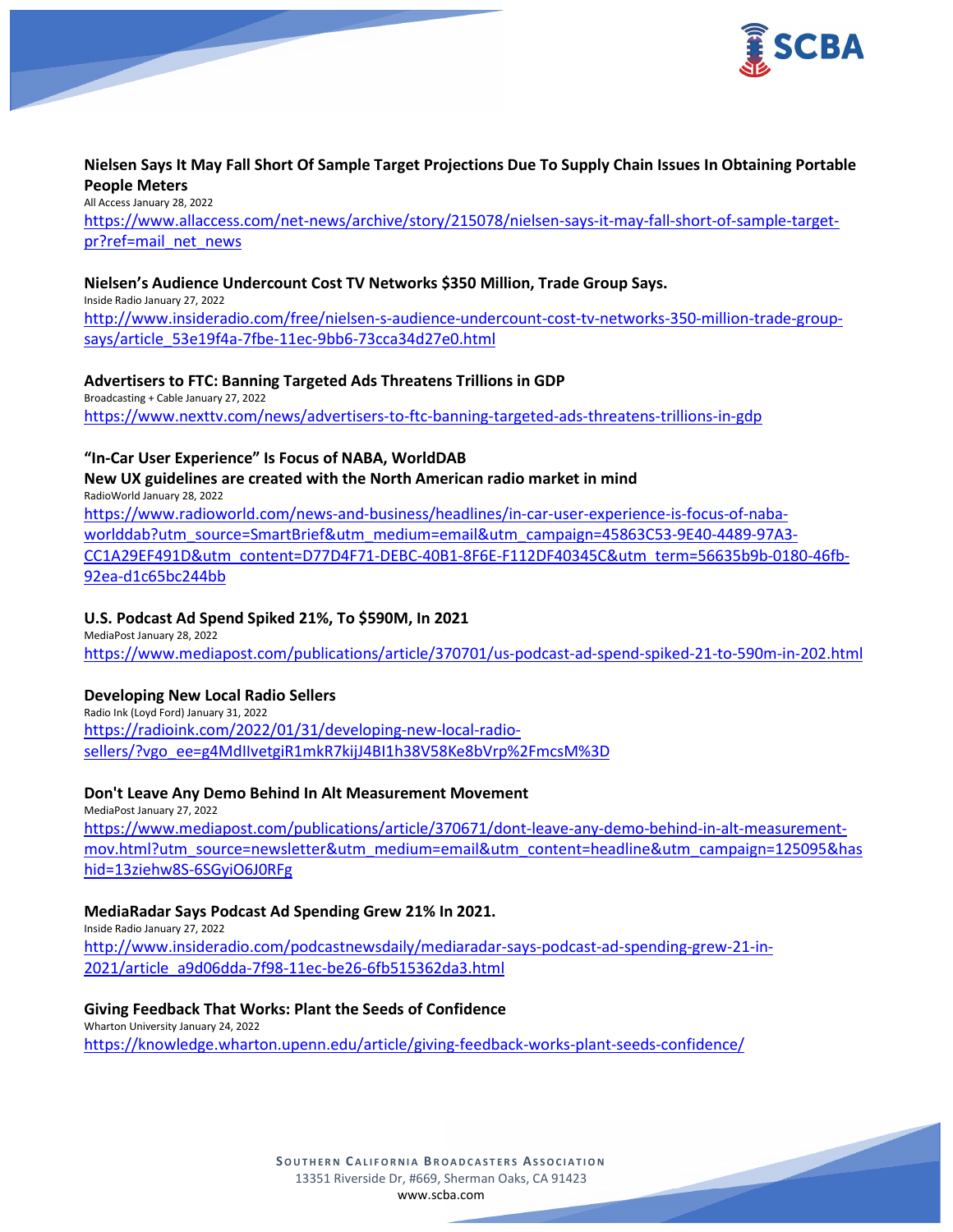

**Here are the audience trends for our PPM markets for January Week 2 (January 13-19, 2022). Looks like the Cume numbers are beginning to recover from the Holiday induced slump:**

#### **Los Angeles (Metro 12+ Population 11,469,700)**

#### **AQH:**

July Monthly - 644,400 Aug Monthly - 647,100 Sept Monthly - 641,500 Oct Monthly - 660,800 Nov Monthly - 678,200 Dec Monthly - 662,200 Hol Monthly - 613,500

Jan Week 1 - 562,400 Jan Week 2 - 552,200

### **Cume:**

July Monthly - 10,244,800 Aug Monthly - 10,304,000 Sept Monthly - 10,021,300 Oct Monthly - 10,156,100 Nov Monthly - 10,281,100 Dec Monthly - 10,414,000 Hol Monthly - 10,147,400

Jan Week 1 - 9,697,700 Jan Week 2 - 9,835,600

### **Riverside/San Bernardino (Metro 12+ Population 2,145,300)**

#### **AQH:**

July Monthly - 104,500 Aug Monthly - 108,900 Sept Monthly - 114,600 Oct Monthly - 116,900 Nov Monthly - 119,700 Dec Monthly - 114,800 Hol Monthly - 95,700

Jan Week 1 - 96,100 Jan Week 2 - 93,000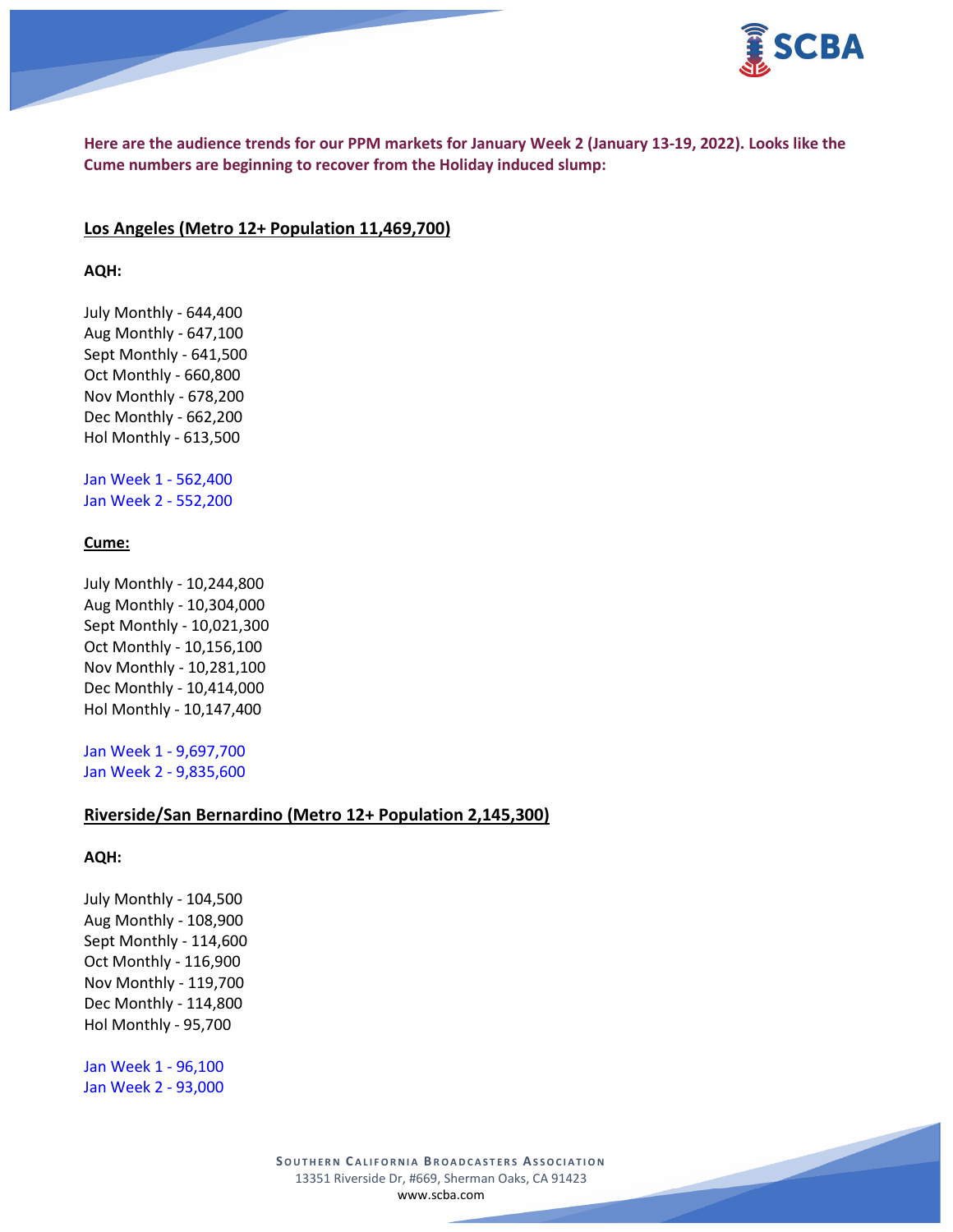

### **Cume:**

July Monthly - 1,929,800 Aug Monthly - 1,881,700 Sept Monthly - 1,897,900 Oct Monthly - 1,928,200 Nov Monthly - 1,936,300 Dec Monthly - 1,904,700 Hol Monthly - 1,810,400

Jan Week 1 - 1,792,200 Jan Week 2 - 1,800,500

## **San Diego (Metro 12+ Population 2,873,100)**

#### **AQH:**

July Monthly - 119,700 Aug Monthly - 129,100 Sept Monthly - 137,300 Oct Monthly - 136,000 Nov Monthly - 141,400 Dec Monthly - 131,500 Hol Monthly - 118,500

Jan Week 1 - 115,500 Jan Week 2 - 116,900

## **Cume:**

July Monthly - 2,363,700 Aug Monthly - 2,399,900 Sept Monthly - 2,448,400 Oct Monthly - 2,516,600 Nov Monthly - 2,481,400 Dec Monthly - 2,518,600 Hol Monthly - 2,420,100

Jan Week 1 - 2,334,400 Jan Week 2 - 2,358,500